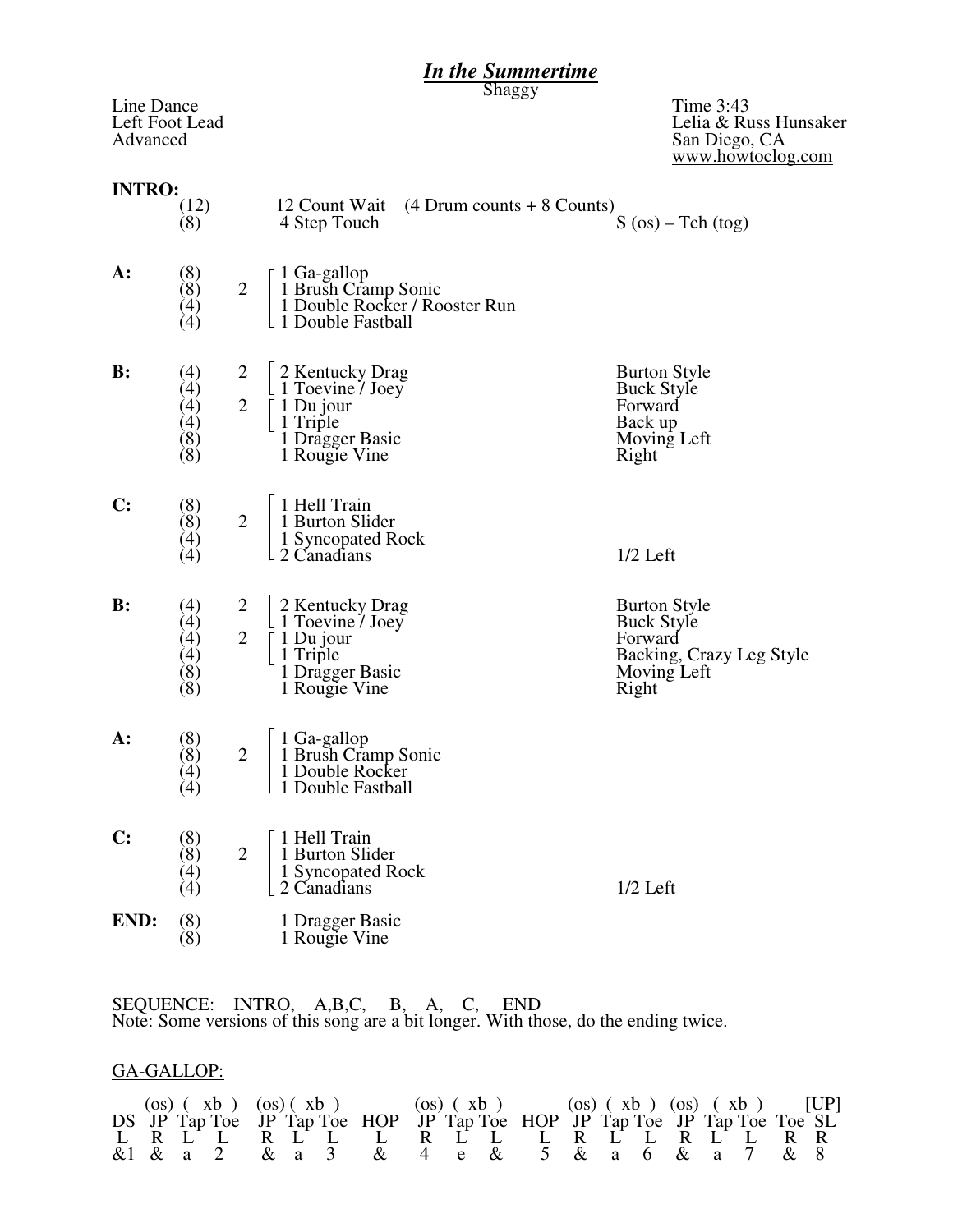#### STEP BREAKDOWNS: In The Summertime

#### BRUSH CRAMP SONIC:

| DS<br>$&$ 1 | R<br>$\&$      | H<br>$\overline{2}$ | b)<br>Toe<br>R<br>e     | (b)<br>Toe H<br>$\&$         | R<br>a | H<br>3      | (b)<br>Toe<br>R<br>e                 | (b)<br>Toe<br>& | H<br>$\mathbf R$<br>a | Н<br>$\overline{4}$ | RK<br>R<br>$\&$ | 5 | $\mathbf R$<br>$e\&$   | R<br>a    | XI)<br>$\dot{\tau}_{ch}$<br>6 | & | R<br>a3              | JP<br>R<br>e       | Хİ<br>T <sub>ch</sub><br>$\&$ | R<br>4 |
|-------------|----------------|---------------------|-------------------------|------------------------------|--------|-------------|--------------------------------------|-----------------|-----------------------|---------------------|-----------------|---|------------------------|-----------|-------------------------------|---|----------------------|--------------------|-------------------------------|--------|
|             |                |                     | <b>DOUBLE ROCKER</b>    |                              |        |             |                                      |                 |                       |                     |                 |   | <b>DOUBLE FASTBALL</b> |           |                               |   |                      |                    |                               |        |
| DS<br>$&$ 1 | xt)<br>R<br>&2 |                     | (OS)<br><b>TOE</b><br>& | (xb)<br><b>TOE</b><br>R<br>3 | (OS)   | TOE<br>$\&$ | (XT)<br>S<br>R<br>4                  |                 |                       |                     | DS<br>$&$ 1     |   | DS<br>R<br>&2          | S<br>$\&$ | (f)<br>R<br>a3                |   | (b)<br>TOE<br>R<br>e | (b)<br>TOE<br>$\&$ | (f)<br>$\mathbb{R}$           |        |
|             |                |                     |                         |                              |        |             | <b>KENTUCKY DRAG (Burton Style):</b> |                 |                       |                     |                 |   |                        |           |                               |   |                      |                    |                               |        |

# $(xf)$   $[UP]$   $(b)$   $(xf)$

|               |   | $\mathbf{S}$                      |
|---------------|---|-----------------------------------|
|               |   | R                                 |
| $\mathcal{R}$ | a | $\mathcal{D}_{\mathcal{L}}$       |
|               | e | $DS$ $SK$ $HOP$ $BR$ $S$<br>R L R |

#### TOEVINE / JOEY (Buck Style):

|  |          |  |  | DS Tap Toe HT S HT S Tap Toe HT S HT S |  |  |
|--|----------|--|--|----------------------------------------|--|--|
|  |          |  |  |                                        |  |  |
|  |          |  |  | RRLLRRLLRRLL                           |  |  |
|  | $\alpha$ |  |  | a 2 e & a 3 e & a 4                    |  |  |

### DU JOUR:

| DU JOUR: |  |  |                                                   |  |  |
|----------|--|--|---------------------------------------------------|--|--|
|          |  |  | $\overline{\text{DS}}$ DT TOE S DT TOE S DT TOE S |  |  |
|          |  |  |                                                   |  |  |
|          |  |  | LRRLRRLRRL                                        |  |  |
|          |  |  | e& a 2 e& a 3 e& a 4                              |  |  |

### DRAGGER BASIC:

|  |  | $(xb)$ (f) $(os)$ (os)                  |  |  |  |  |
|--|--|-----------------------------------------|--|--|--|--|
|  |  | DS DS TOE S DRAG RK S DRAG RK S DS RK S |  |  |  |  |
|  |  | L R L R R L R R L R L R L               |  |  |  |  |
|  |  | &2 & 3 & 4 & 5 & 6 &7 & 8               |  |  |  |  |

#### ROUGIE VINE

|                                    | $(xb)$ (os) $(xf)$ (os) (os) $(xb)$ (os) $(xf)$ |  |  |  |  |
|------------------------------------|-------------------------------------------------|--|--|--|--|
| DS DS Toe Toe SL S DS RK S DS RK S |                                                 |  |  |  |  |
| L R L R R L R L R L R L            |                                                 |  |  |  |  |
| & 1 & 2 & 3 & 4 & 5 & 6 & 7 & 8    |                                                 |  |  |  |  |